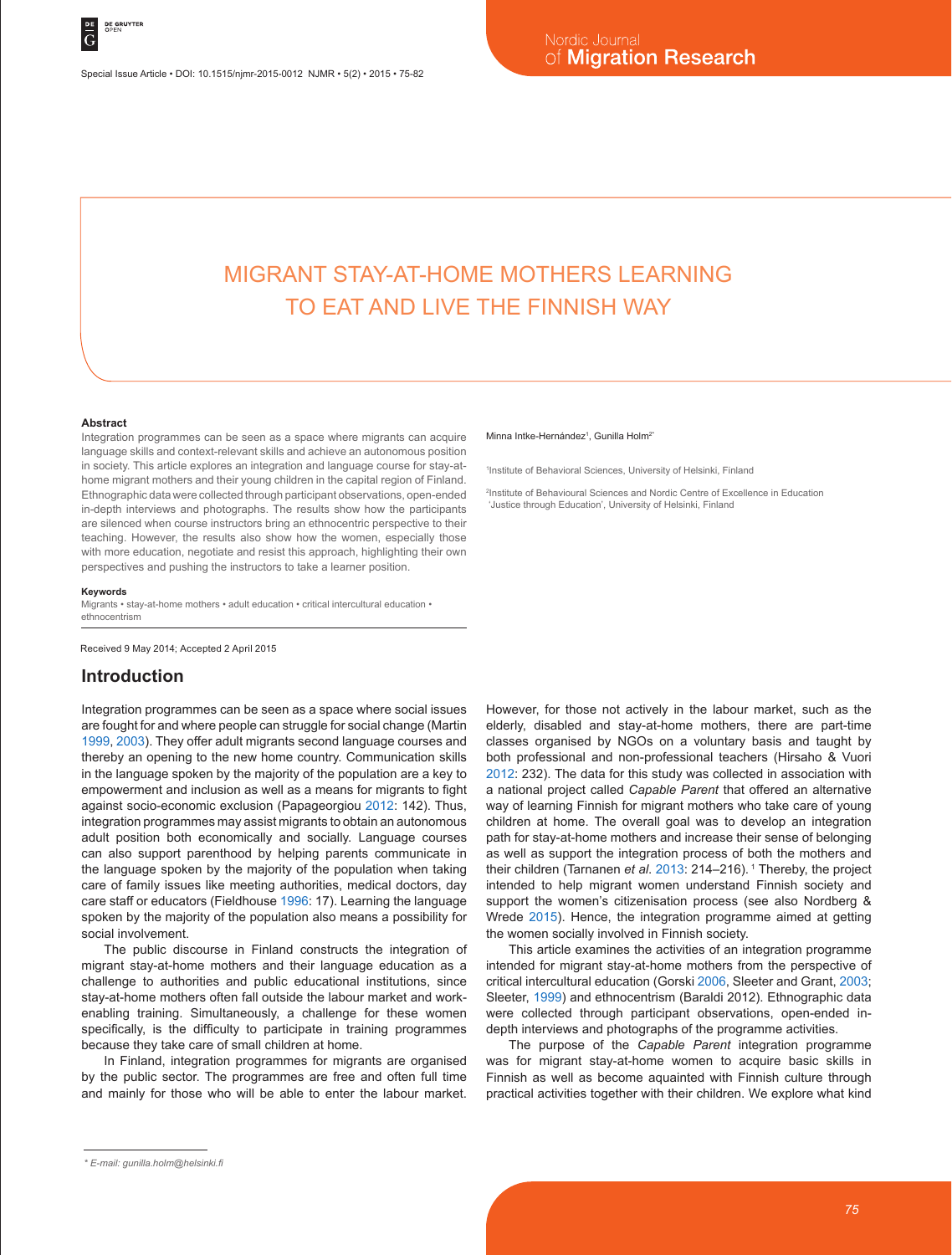of knowledge the programme activities draw upon. To what extent do the activities build on the resources of the women's previous knowledge and experiences? Is ethnocentrism an issue and if it is, what kind of role does it play? Of interest is also to explore how the mothers talk about this group and the activities, and compare their perspectives to the instructors' points of view. The article focusses specifically on an example of a discussion about food and eating habits from the perspective of nutritional values, which clearly brings out the differences and contradictions between what mothers and instructors consider as 'support for becoming a good mother'.

# **A critical intercultural education perspective**

Migrants bring their values, languages and cultures to the new society, often influencing the social and cultural environments. This is at times perceived as a problem by the majority population and the public discourse often takes an ethnocentric perspective, meaning that there is a tendency for representatives of the majority culture to view their own cultural ways of doing and thinking as superior, while other cultural ways are judged as inferior (Neuliep 2003). Ethnocentrism is a perspective in which one's own group is considered as the centre of everything and taken as the norm (Toale & McCroskey 2001, 72–75). The educational goals for migrants frequently entail cultural replacement and assimilation into mainstream values and practices (Salazar 2013: 122–123; Warikoo & Carter 2009: 374). An ethnocentric perspective risks enforcing the view that teachers and instructors are seen as the knowledgeable ones and the participants as ignorant.

At the other end of the spectrum of ethnocentrism is a critical intercultural perspective to integration and second language learning (see Carlson 2006: 312, 318–320). A critical intercultural education pedagogy perspective (see for example Gorski 2006; Sleeter 1999; Sleeter 1996; Sleeter & Grant 2003; Sleeter & McLaren, 1995) starts with the students' personal situations, endorsing their ability to reflect on and change their own situation by assisting them in making connections between their individual issues and the sociopolitical context in which they are embedded. This student-centred, empowering and democratic approach allows teachers and students to learn and reflect on everyday social issues, such as discrimination, together. Critical intercultural education aspires to connect to students' experiences of diversities and inequities. Freire (1970) talks about a 'cultural silence' that is produced by the economic, political and social circumstances as well as by paternalism, meaning that instead of encouraging the oppressed to take charge of their situation, they are kept supressed. Freire (1970) further regarded the schooling system as one of the most significant ways to maintain and feed this 'cultural silence', as in traditional schooling, teachers are the knowledgeable ones and students are regarded as the ones becoming knowledgeable thanks to the teachers.

These ideas form a basis for a critical pedagogy that aims at sensitising oppressed people or people in danger of being marginalised. In our case, it means that the stay-at-home migrant mothers need to become aware of their possibilities to become active citizens and participate in society with the help of language and integration training. Freire's (1970: 17) basic assumption is that individuals are active subjects who can change their environment and are able to affect the society they live in. Doing so, they can live individually and socially fuller lives (see also Freire & Shor 1987: 24–30; Roberts 2000: 41; Schugurensky 2011: 67).

# **Ethnography of a mother and child activity group**

The study presented here is a critical ethnography (Carspecken & Walford, 2001) of an activity group for migrant stay-at-home mothers and their young children. All the activities were planned for mothers and their children to do together. These activities included, for example, baking, handicrafts, singing, playing, reading books and talking. This form of integration programme also enables the mothers to get to know each other, establish social contacts and share their feelings and experiences regarding everyday life. In critical ethnography, the goal is to examine how things work and how they could be improved for the participants (Thomas, 1993). Hence, the focus here was how the group meetings worked for the mothers and what could be improved for them. After the proper permissions were obtained and the fieldworker introduced herself to the participants as a researcher, the fieldwork lasted from September 2012 to May 2013 with participant observations, photography and open-ended in-depth interviews as data collection methods.<sup>2</sup> Looking at the photos and talking about them with the mothers was one way for the mothers to remember and reconstruct situations and what happened during activities. Photos are an innovative way to facilitate communication when the interviewer and interviewees do not have a common language (Holm 2008: 327; Veintie & Holm 2010: 328). The participants' observations focussed on obtaining an understanding of the purposes and structure of the activities. The communication between the instructors and the mothers became the focal interest for the fieldworker. Specifically, how they communicated, what was said and what the power relations were in the communication was followed closely. One of the goals of observing the participants was for the fieldworker to build a trusting relationship with the mothers. This was also facilitated by the fact that the fieldworker was a mother with a young child. The fieldworker was an active participant in all activities in the meetings. The fieldworker took notes during the group meetings and then elaborated on the notes later.

The group met once a week for 2 hours indoors in an open day care centre, which was basically a community house with a playground. Open daycare services (from 9 am to 4 pm) were available for all families and were free of charge. The children were supposed to arrive accompanied by an adult. Children could play with other children and participate in a wide range of organised activities with other children. For parents, the open daycare centres offered a place to meet other parents. Professionally skilled staff was available to support and assist parents.

In the integration course studied, there were no pedagogically trained language teachers but the open daycare centre's two activity leaders, who were trained as practical nurses, functioned as instructors. Both of them, Kaija and Laura, were middle-aged Finnish women who were themselves mothers. The practical nurses were trained in a mix of social and healthcare work. Sometimes, another slightly younger practical nurse, Tommi, who also had several children, worked there. There were eight mothers with their children (0–5 years old) participating in the activity group programme. In the following, we give background information about the women's education and their husbands' work status, as education and social class influenced how the women participated in the course.

Of the eight women in the group, one was a Buddhist and all the others were Muslims<sup>3</sup>. Sawan, whose origins lie in Southeast Asia, was married with one child but lived temporarily apart from her husband. She had 5 years of schooling and was employed providing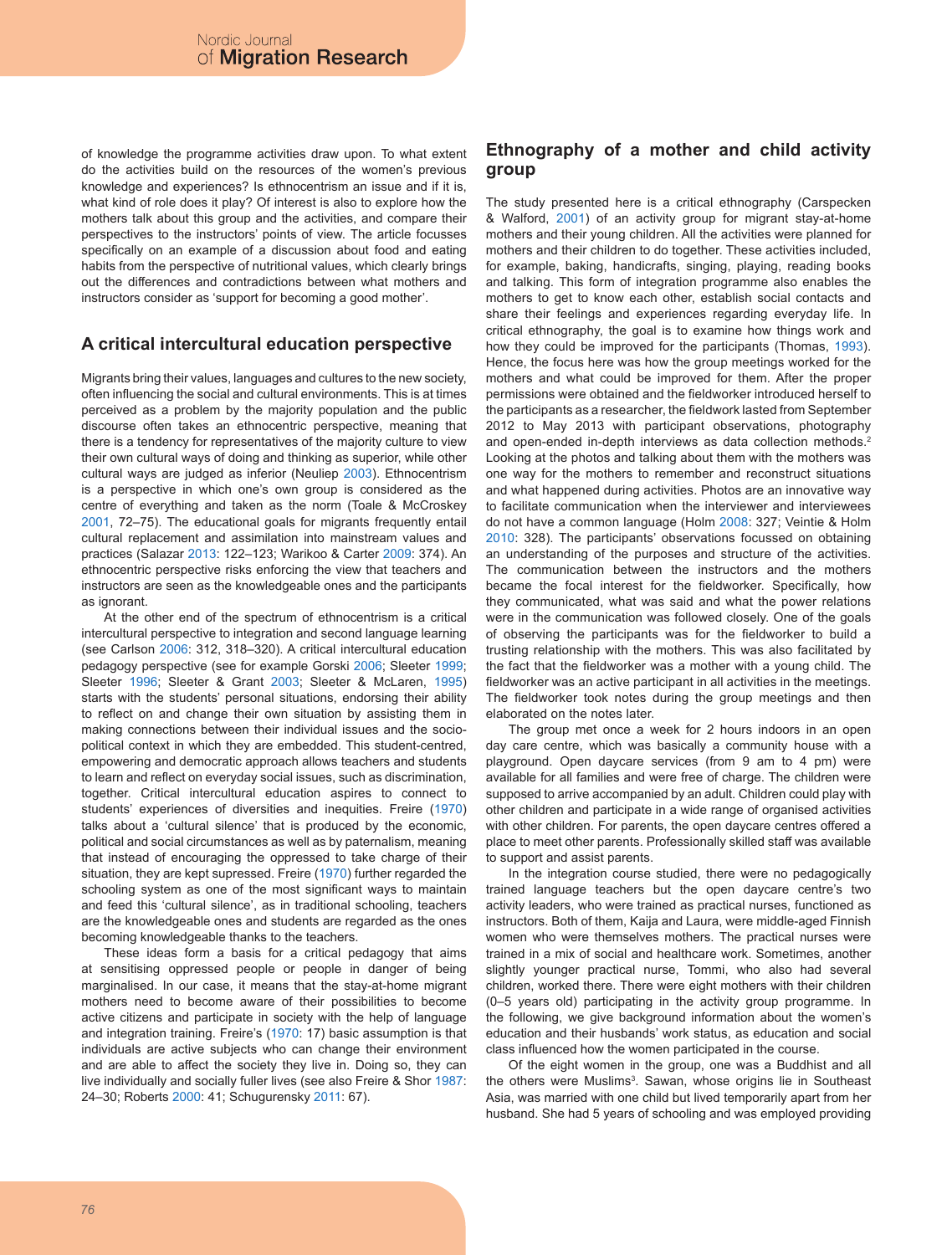personal services. All the three Somali women who participated in the group spoke some Finnish, but had very little formal schooling. Halima's situation differed from that of the other participants, as her children live in Somalia and she was a widow. Sahra and Deeqa were both married, had children and lived with their husbands who were unemployed at the time of the study. Fatima,whose origins lie in Central-Africa, was married with several children and was pregnant at the time of the study. Her husband has held various part-time jobs in Finland. She had several years of education and had previously worked as a hairdresser. Three women had higher education, were married and had at least one child. Jelena, whose origins lie in the Balkans, had finished high school and had begun studies at the university before she moved to Finland. Khadija, whose origins lie in Marocco, had a Bachelor's degree and spoke some Finnish. Mariam, whose origins lie in the Middle East had a Master's degree. The husbands of these three women were all working in the service sector in Finland; one owned a restaurant.

At the beginning of the course, the organisers did not ask participants about their educational background, occupation, or previous diplomas as these issues were considered irrelevant by the group's organisers and the staff as mentioned in the interviews. The mothers were participating as mothers and women, thus the overarching characteristics for them were considered to be motherhood and migration background. Most of them introduced themselves by telling where they came from, how long they had been in Finland and how many children they had.

The weekly meetings started the same way each time with a group song, making note of the date written in Finnish, and discussing news and the weather with each other. After this introductory activity, there was often some specific issue to be discussed or they pursued some other activity, such as handicrafts or baking together. The meetings always finished with a group song after which there was a possibility to have coffee or tea together.

Since there was no main common language for communication between the mothers and the fieldworker, the fieldworker took photos (about 300 photos) during the group's activities in order to use them for the photo-elicitation interviews. With the help of the photos, the mothers could recall the situations without having to use complicated, descriptive language, and the photos formed the basis for communication during the interviews aided by an interpreter. The mothers could pick photos they considered significant from the selection of photos. Some of them looked carefully at the photos and selected some for discussion, while others wanted the fieldworker to show the photos and ask questions about them. Looking at the photos also served as an icebreaker and a lead into the interviews.

Besides the fieldnotes and photos, the data consisted of nine semi-structured photo-elicitation interviews. Each interview was on average 45 minutes long. Eight of the interviews were individual interviews with mothers, and one was a group interview with the group's instructors. There was an interpreter present in all of the interviews except with two mothers who preferred to be interviewed in English and without interpretation. The interviews were done when the participants had attended the meetings for seven months. The interviews covered the group's meetings, the tasks done during the meetings and how the mothers felt about the group and its activities. What concrete and implicit things had they learned? How had they learned? In other words, had the group, for example, supported them in their motherhood, and, if so, how? In the beginning of the interviews, mothers were also asked about their background and family situation.The instructors were asked about their point of view

about the same issues and also why and how they had chosen the activities. The interviews with the instructors were pursued in Finnish, which was their mother tongue.

The transcribed interviews, the fieldnotes and the photographs were analysed by systematically searching through all the data for emerging themes and patterns. The three sets of data were triangulated. Of the themes emerging from the data, one is discussed in this article. The course staff reported that they had received no preparation for their job as instructors in this programme. We have chosen to discuss the programme instructors' utterances through a detailed description of one example in order to show the development and negotiations going on with regard to the instructors' way of speaking about the participants and the participants' reactions and actions.

### **Learning to eat the 'right' Finnish way**

Talking with one of the instructors, the fieldworker was informed that the following week, they would talk about nutrition and wholesome food. The instructor Laura told the fieldworker that she was shocked by the eating habits of some of the group's mothers and their children. As an example, she mentions Sawan and her 1½-year-old baby who drinks quite a lot of juices and hot chocolate using a baby bottle. Based on the discussions with the instructor Laura, the fieldworker made the following notes:

She tells me that she has to talk about this with the mothers because it is important for them to realise that their children's eating habits are not healthy. She continues telling me that both the baby bottle and juices are bad for the teeth, and it is also important for them to know how we eat here in Finland. She explains that it is really necessary for these children to learn to eat as we Finns do, especially before they start kindergarten or school. She finishes by saying that they have not talked about this issue with the mothers, so now it is time to do it.

Laura is concerned about the children's eating habits and seems convinced that we, the native Finns in the room, know what is healthy and best to eat. Still she recognizes that she has not talked about this with the mothers, so she does not actually know much about their eating habits. The only thing she knows is what she has seen during the once-a-week meetings. However, what is healthy can be seen as a cultural and learned issue. It can be difficult for the mothers to accept what the instructors describe as the way to eat because the mothers subscribe to different ways of eating and knowledge about foods, which causes a cultural gap between instructors and mothers.

To deal with the perceived cultural gap, the instructor explains the majority system (see also Kriz and Skivenes 2010). The example above reflects findings from other research about policy-makers' and practitioners' concern for migrant mothers' capacity to be 'good mothers' (see also Nordberg 2015). The instructors here do not take into consideration that different kinds of food traditions may carry different ideas about what is unhealthy and that for someone not understanding Finnish or English or being illiterate, it can be difficult to learn such context-specific knowledge. This lack of recognising different ways of relating to nutrition among parents can constitute barriers in interaction between migrant parents and educators (Jones 2003: 94–95). The other instructor, Kaija, similarly based her teaching about cooking on her own everyday experiences, not taking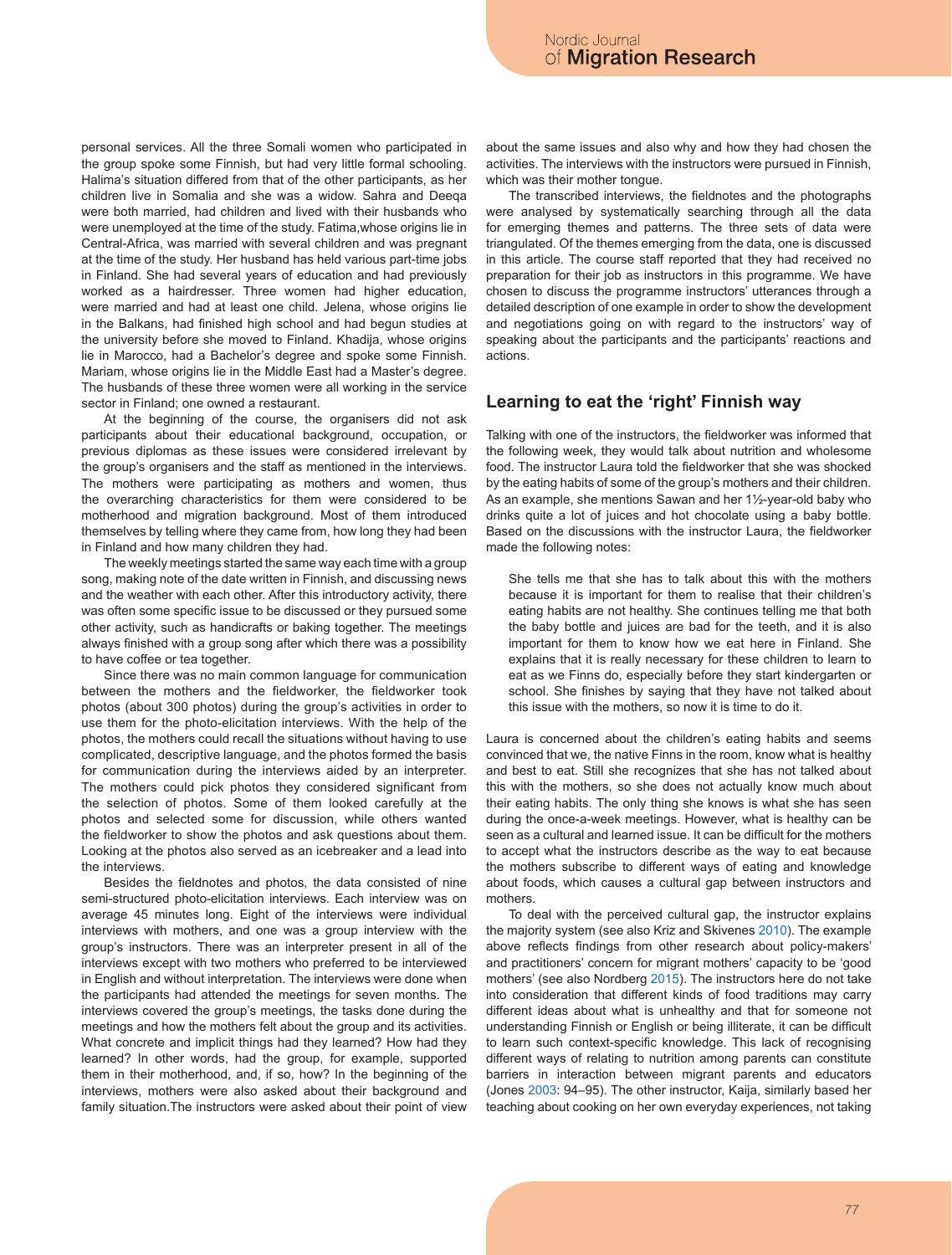into account the different life experiences and circumstances in the group:

Kaija has brought cookbooks into the room. We will talk about nutrition and wholesome food today. She asks the mothers to come and sit around the table. Kaija starts by telling that 'today we are talking about food' and points to the books in her hand. She picks them up, browses through them and shows the covers to the mothers who are sitting around the table watching and listening. Nobody says anything. Finally Kaija says in Finnish: 'Desserts, goodies, everyday food'. Khadija asks: "What does 'everyday' mean". She does not know the word in Finnish. Kaija answers: 'Hmmm… It means Monday, Tuesday, Wednesday, Thursday, Friday. During the week. Everyday food, everyday life… We are in a HURRY. Coming from work to home. And we are in hurry and need to cook something fast for the children. That is everyday!' Khadija nods and mutters: 'Hmm. Ok.'

However, for these mothers 'everyday life' may mean something else; they are not working outside the home at the moment and preparing meals for their families is part of their work. At the moment, their everyday life does not resemble the Finnish model of the working woman rushing between home and the work place. Additionally, Fridays are for many Muslims not 'everyday' but the most important day of the week, which the instructor does not take into account in her explanation of 'everyday' food.

Both of the excerpts above indicate that the instructors neither have an understanding of the mothers' living situation nor does there seem to be an institutional set-up for the instructors that would compensate for their lack of relevant knowledge about the target group. The organisation of activities did not support the accumulation of such knowledge, either. As already mentioned, the mothers were not encouraged to talk about themselves, their background or current situation when they introduced themselves to the group at the beginning of the class. Hence, the instructors do not know the women and their individual perspectives on life, motherhood and childrearing. In the example below, the habits of Jelena's daughter habits are a complete surprise for the instructor.

Laura asks Jelena: 'Jelena, how many meals does your daughter have daily?' Jelena answers: 'In the morning when she wakes up, one meal; during the day, two meals; and then some snack and before going to bed, a supper'. Laura continues: 'What does she have for breakfast?' Jelena's answer is: 'In the morning, for breakfast, she has something Italian, like macaroni or spaghetti.' Laura looks incredulous: 'In the morning? For breakfast!' Jelena answers: 'Yes, she loves that. She wants that all the time.' Laura replies: 'In the morning people do not eat macaroni or spaghetti; for breakfast, they should have something like bread, yoghurt or something else, not a warm meal'.

Laura does not consider that a Finnish breakfast (which she universalises to what 'people' in general eat) can also include warm food like porridge, sausages and eggs. Migrant parents' child-rearing practices have also been found in other studies to be subordinated, if they do not conform to the educative practices in the dominant culture in the host country (Guo 2012: 125–130).

We continue talking about nutrition. Laura turns to me and asks: 'Minna, would you like to tell us what your son eats?' I explain briefly what and what time we eat in our family and then I add that our habits may vary a bit from the typical Finnish model as my husband is a migrant and so, we have a mix of two cultures at home. Then Laura wants to know what my son eats for breakfast and I answer bread, yoghurt and fruits. Laura smiles and turns to Jelena: 'You see? Not macaroni, not spaghetti. Like Minna's son's breakfast, for example, is a good one.' Jelena smiles back and says: 'But my daughter does not like it, and she needs to eat.'

Jelena resists Laura's ethnocentric model for breakfast. Unlike most of the other mothers, she stands up for her way of parenting by making a point that the most important thing is that her daughter eats, not what form the food has. She has the confidence to repeat her opinion, although Laura does not approve. She is at a more equal level with Laura, thanks to her education and social class background, which might make it easier for her to argue back when she disagrees.

Laura continues talking about the meals. She says that five meals should be eaten per day. Fatima breaks into the conversation:'But in our country, we only have three meals per day'. Laura replies: 'No, there should be five meals, also for adults. It is important and good for the blood sugar'. Fatima insists: 'Yes, but everyone in my country takes three meals a day: breakfast, lunch and dinner. And our meals are different than here. For breakfast, my son takes chocolate cereals; for lunch, noodles or macaroni with fish or meat; and for the dinner, he repeats the same food we had for the lunch'. Laura listens. Finally she nods and says: 'Ok, that is ok. You may have a different way in your country, which is ok. Anyway, it is good for your health to have five meals per day'. Jelena raises her eyes from the magazines and says: 'Should we really eat five times a day? I cannot eat so much! If I ate that much, I would weigh one hundred kilos!' Laura adds: 'Yes, five times, but only a little bit each time.'

Laura takes an ethnocentric perspective as her starting point, but adjusts her views somewhat when the mothers keep insisting on their point of view. Mothers are active, resisting and negotiating in these dialogues. Both are learning: the instructor learns how things can be done differently in other parts of the world and the mothers learn about the Finnish way of doing things and the expectations placed on them by the representative of the Finnish society. Laura seems to resign a bit and does not protest against the chocolate cereal for breakfast as long as the other meals in her view are healthy meals. Insisting on five meals, she does not give any other reason than that it is good for your blood sugar.

# **Learning to live the Finnish way**

In addition to the examples from the 'nutritional talk' above, the same ethnocentric approach is often present during the weekly meetings. The weekly practices often privilege middle-class western approaches aimed at assimilation and reinforcing the cultural silence: they keep the mothers silent about their culture, language, history and values, thus denying their humanity (Bartolomé 1994: 176; Rodriguez & Smith 2011: 91–92). The cultural silence can be observed in that the opinions of the mothers are seldom heard, and the situation is related to the question of whose knowledge is valued. An example of maintaining cultural silence is as follows: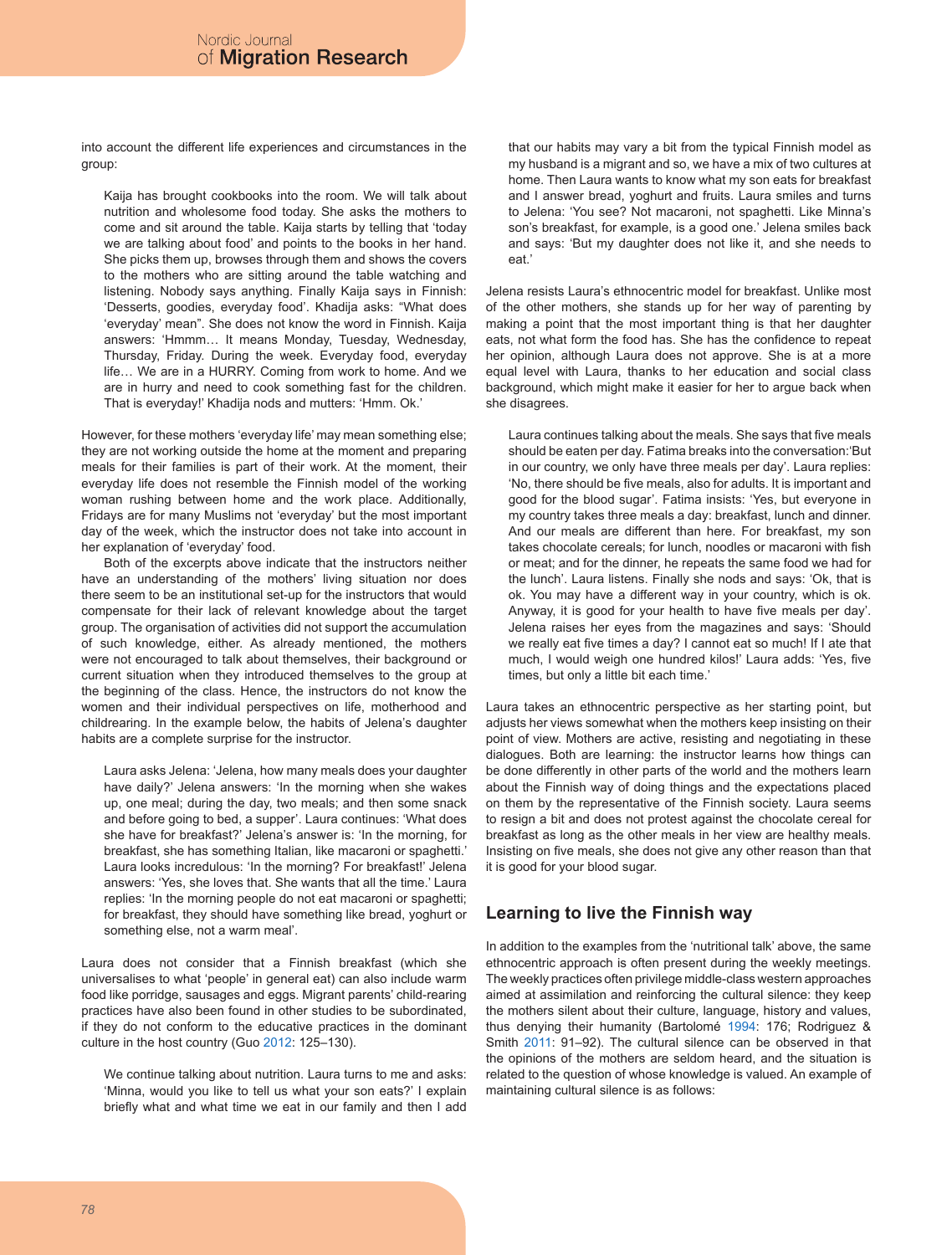Kaija asks which day and date it is today and some of the mothers answer, some others just follow and smile. After this Kaija shows a calendar and points to the coming Sunday and says that next Sunday will be Father's Day.

Tommi picks up a paper tie and says:'Now we are going to make this for daddies'. He continues saying:'On Sunday you will give this to daddy and daddy will sit down on the sofa and you will give him coffee and cake. And then a massage!' The mothers smile, some of them laugh a bit.

Kaija invites everybody to sit around the table and says: 'Ok, let us start to work'. We sit down and take the children with us. We start to prepare paper ties: we cut coloured papers and decorate ties. Children participate too by painting and gluing decorations.

The mothers made ties, and they seemed to be happy to work together with their children, but afterwards two of them said that they did not give this present to the family's father because they are not used to celebrating Father's Day. Halima who is a widow left the tie in the open daycare centre. Overall, it is a bit difficult to understand the symbolic gesture of a paper tie for anyone but, especially for women and men coming from cultures where ties are not commonly used or might symbolise the ruling class or the colonisers.

When the instructors ask the women to prepare a tie, a symbol of a middle-class white man, they do not ask if these mothers celebrate Father's Day in their culture and if so, how and when. They also do not show interest in these mothers' cultural traditions; instead of talking about their traditions, handicrafts and celebrations and learning from them, a western model is emphasised. Guo (2012: 125–130) demonstrated similar patterns in his study on acknowledging migrant parents' cultural knowledge; parental and cultural knowledge and needs are often ignored by the members of the dominant culture. This happens in the following example as well:

Today is the first time when the instructors ask the mothers to tell something about their country. Laura asks 'where are you from' and then the mothers show their home country on a map. One of the women who is illiterate cannot find her home country and needs help. Other mothers help her. Then the instructor ignoring these difficulties tells us we do not have any more time and we shall sing the last song.

Being illiterate makes it more difficult to read a map, but this important background information concerning one of the participants is not taken into account by the instructor. However, there are times when the women take charge of their own learning along the line of Freire's idea of conscientisation (1970: 26). For example, Mariam has learned to keep track of her own learning as well as enhance it through practice. Together with Khadija, Mariam solves a problem on her own without relying on the instructors for help. There are also some situations where the critical pedagogy perspective triumphs as it is seen in the following example (similar practice has been studied by Hirsaho and Vuori, 2012: 238–239):

We have started the meeting, as usual, by singing the group song and talking about the weather and general news. Then Kaija tells us that we are going to bake an apple pie today. I notice that the mothers do not understand and they just look at Kaija. Then Mariam starts to smile and says with an enquiring tone of voice: 'Cake?', and Kaija answers: 'Yes, a cake, a Finnish pie. Apples'.

We enter the kitchen. Kaija and Laura have written the names of kitchen instruments and baking ingredients on small notes, like 'a bowl', 'butter', 'sugar'. They give the notes to the mothers and ask them to put the notes on the right objects in the kitchen.

Some of the words are difficult for the mothers, but they discuss them together and finally put the papers in correct places. When it is Mariam's turn, she asks for Khadija's help in Arabic. Khadija translates the word for her and then both of them write this word down in their notebook. Afterwards, Mariam shows me that she is doing her own Finnish–Arabic–Finnish –dictionary.

During the meeting, Khadija and Mariam continue collaborating; together, they are able to find the meanings for the words 'melt' and 'recipe'. Then they stumble on the word 'ginger'. They ask me to explain and I try, I even try to draw it but they do not understand. Mariam takes her mobile phone and calls her husband to ask what this word means. After the phone call, she smiles and nods and says: 'Ok, now I know.' and translates the word to Khadija.

This example points out how Mariam, who has a Master's degree, takes responsibility for her learning process, asks questions, negotiates and participates. She takes her learning outside of the classroom by calling her husband to learn the meaning of the new word.

Another example of being an active subject and responsible for the learning and socialisation process can be seen in the following example:

Jelena is sitting on the sofa next to a Finnish mother (not part of the group) who is breastfeeding her baby. Jelena saw that the Finnish mother has a sling to carry her baby. Jelena becomes interested in the sling and starts to chat with the Finnish mother to get more information about the sling. They start a conversation about slings and the benefits of carrying babies. Laura walks past them and says: 'Ok, now we cannot get started because there are other mothers here too.' Jelena does not even look at her but keep talking with the Finnish mother about breastfeeding and babies' sleeping habits.

This example shows how the instructor intervenes in the spontaneous interaction between one of the participants and a native Finnish mother. She shows her frustration because the planned programme of the day has not started yet. However, this is an explicit example of the desired social involvement that is a goal of the programme. The mother is connecting with a Finnish mother and they are having a conversation about childrearing. Jelena is here not in a receiver position but instead she has initiated the subject that is discussed. She participates as an equal adult, not as a migrant mother in a learner's position. Laura fails to recognise that Jelena is herself taking an initiative through which she may become more integrated into Finnish society - the main point of the mother and child group as defined in the project set-up. Again Jelena's social class background and education might facilitate the initiation of a discussion with a Finnish woman.

Activities through which the instructors believe that they are supporting parenthood, as we can see in the examples above, often means that the instructors offer a western model of child rearing and giving instructions to the mothers. However, occasionally, the instructors take the role of a fellow mother or traveller: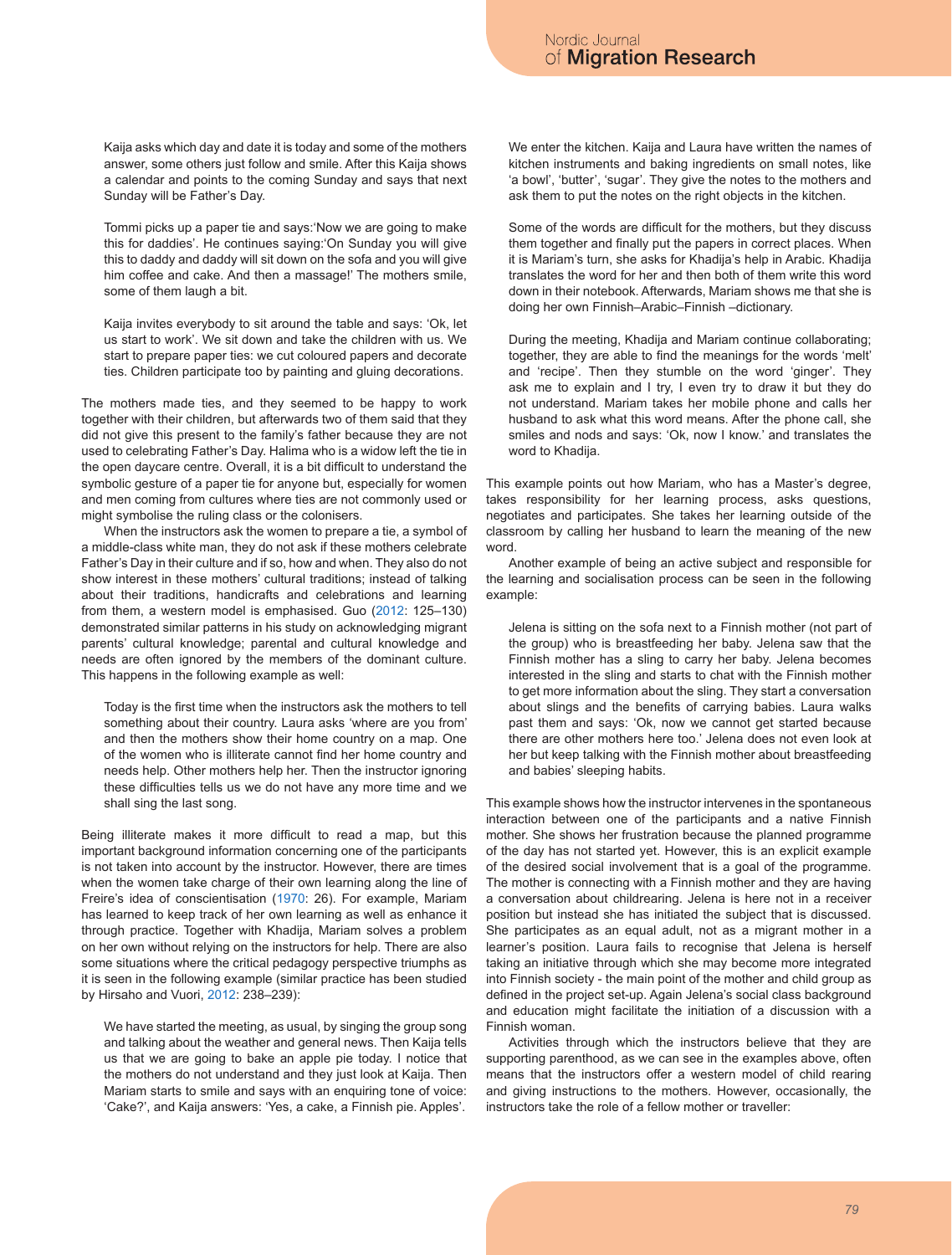Kaija smiles at Sawan's 2-year-old son who is babbling to his mother. Sawan turns to Kaija and says, looking a bit worried, that her son does not say any real words, only those 'baby words', his own words and some syllables. Kaija asks if he talks in their own language and Sawan tells her that he does not speak in any language, neither Finnish nor their own language. Laura enters the conversation by asking if Sawan has taken her son to the child health clinic. Sawan says that they had an appointment with the pediatrician who gave them a referral to speech therapy. Kaija says: 'Do not worry about that. My son did not say anything in real language, he only used his own words and nobody except I understood him. I was so worried about that, and then, at the age of three, he started to go to speech therapy and learned to talk quite quickly. And he still keeps talking a lot and very well, and now he is 32 years old!' Sawan smiles and looks relieved.

In this example, the instructor and the mother are having a conversation as mothers and equals. The instructor shares her own experience and does not try to tell the mother what to do.

In the interviews, the mothers express appreciation and support for the activities despite protesting in class against some of the instructors' views. Their appreciation is based on what they believe their children need to know in the future in Finnish society.

During the interview Jelena is describing the morning routine:

Jelena: First we come, we sing and repeat the name of all of us, of parents, of mothers, and kids.

Fieldworker: And what do you think about them?

Jelena: I like that. I like that because my daughter remembers every song, and she is singing at home also and she remembers words of the songs and she learns new words. […]

Fieldworker: And what about handicrafts? What do you think about them?

Jelena: I like them because I feel like a child. It is creative. And my daughter remembers everything, like when we made dolls here. The mothers and children together. […] That is good. It is funny, it is creative for my daughter because she learns something to prepare with fingers and not just buying in shops. […]

Fieldworker: So you mean that it is important for your relationship with your daughter?

Jelena: Yes, of course. It is good, yes. Because if you are at home, you do not sit with baby. You cook, you clean, you must read something, you must put something in internet. But here in school, you know that you are not at home and you relax. That is good. I think it is great that mothers and children go to school together, when children are small. It is very, very good. [...] And I remember some words. Talking with somebody, I can remember. Here we sing that song 'head, shoulder, butt, knees, toes'. And then I remember that. And my daughter remembers it all! She knows how to say in Finnish 'one, two, three, four, five'. She knows how to say 'eye, nose, mouth'.

In the interviews, when the mothers were asked about how they feel about activities and lessons, their answer often reflected that they believe the lessons are good for their children's development as well as for their own relationship with their children. When they say that they like something or consider something important, they mention that it is because their children like or enjoy it or because it is good for their children or the children learn a lot through the activity.

The significance of what is best for their children emerges in the mothers' answers. The same phenomenon can be seen when analysing the mothers' reflections on 'the nutritional talk'. Even if they resist in a silent way or with words, 'the right way of eating', they say that it is important to know since the children need to adapt to kindergarten and school, and one aspect of that is to be able to eat as other children do.

Fieldworker: What about when we talked about nutrition? Do you remember that?

Jelena Yes, I remember. So nice. It was good because we learned how to say 'lunch', 'breakfast', 'dinner', we learned what people eat here. I think that if I eat five times a day, I will be one hundred kilos. I am eating two times a day, I am eating well.[…] But yes, I liked that, because I also asked if children eat like this in school and they explained to me what and how children eat in school and kindergarten, which is great. I wanted to know that because my daughter must know, she must eat everything.

Interestingly, the mothers in the interviews chose to ignore the normative and judgmental lessons exemplified here by the nutritional talk and the emphasis on the Father's Day celebration. Instead, they bring forth the positive side of knowing what the norms are, because knowing the norms will make it possible for them as mothers to help their children be included and succeed in the Finnish school (see Säävälä 2012: 7–8). Regarding the interviews, it is important to acknowledge that the mothers might state things they know are socially acceptable and desirable since the fieldworker is also a Finn (see also Rinne & Tuittu 2011). In addition, they know the fieldworker only from the open daycare setting, which might make it more difficult to criticise the instructors or the instruction.

# **Discussion and implications**

As it is seen in our data, the instructors act as cultural instructors. They try to instruct the mothers about Finnish values and child rearing habits and concepts about what is good for children. According to Kriz and Skivenes (2010: 13) this approach avoids going into real communications, meaning in this case that the issues to be learned during the meetings are proposed by the instructors and the mothers often stay in the receiver position. This leads to one of two kinds of situations: either the starting point is the ethnocentric perspective and the mothers fall silent, or the learning turns from an ethnocentricdeficit model into a more critical intercultural approach. The latter happens when the mothers do not accept being the objects of the Finnish, middle-class model offered by instructors but they instead actively start to negotiate and bring forth their own views and cultural ways. When the mothers defend their way of living and their cultural capital, the instructors are at times forced to take more of a learner position. Interestingly, only women with higher education and from a more middle-class background speak up for their ways and habits. Their education and social class put them at a more equal level with the instructors who are not actually teachers but practical nurses.

What have the mothers actually learned in this course? All of them say that they have learned some Finnish as they were supposed to do; some of them say that they would have liked to learn more grammar and study more seriously; others say that they now can understand and use the Finnish language much better. There are no tests in the course, so it is impossible to show objective, measurable results of their language skills and knowledge about Finnish society. However, the mothers who indicate that they can use the Finnish language now thanks to these meetings seem to have passed an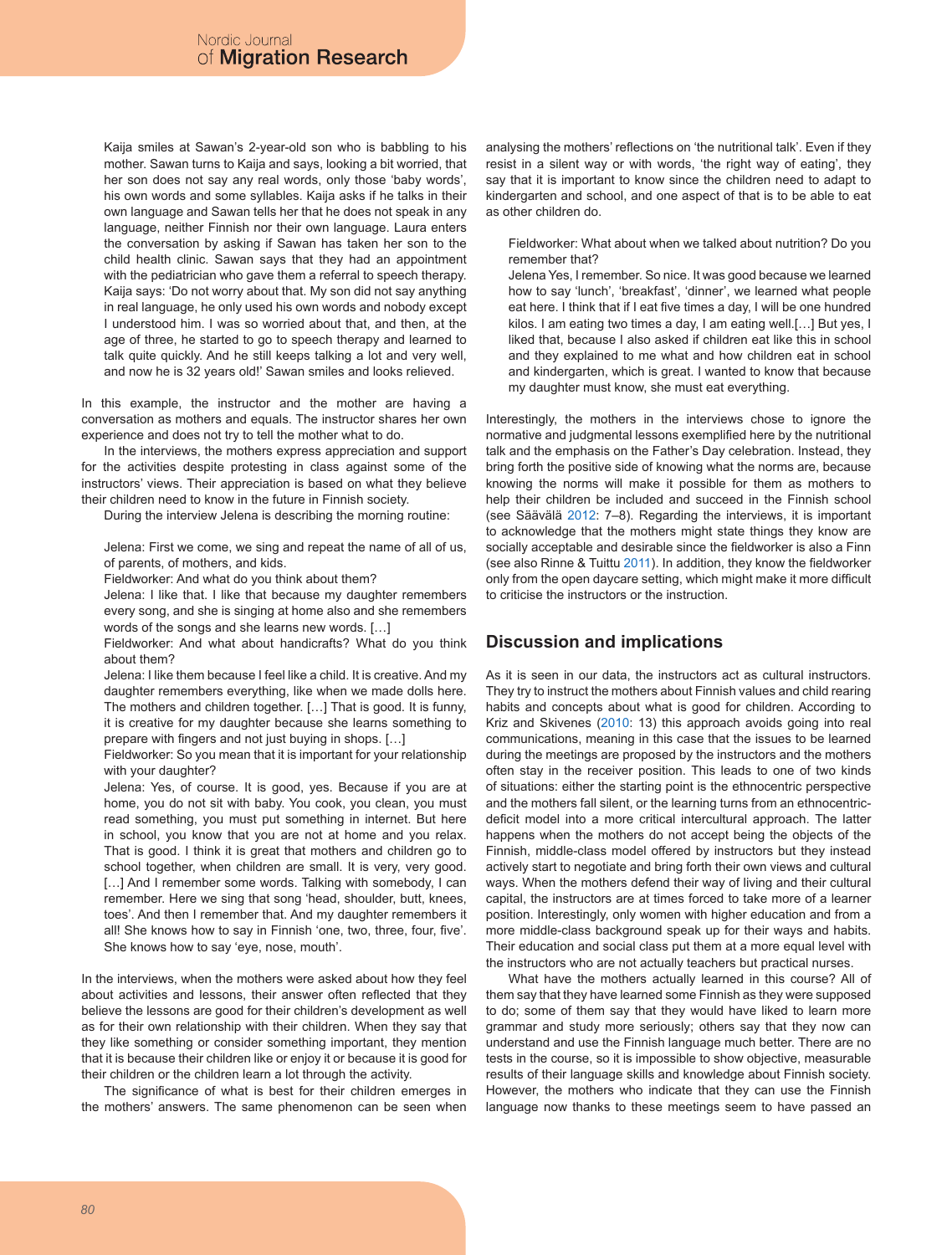invisible barrier for speaking Finnish and feel more comfortable with the language. However, there are many disempowering elements in the instructors' approach, including insinuating to the mothers that their knowledge about child rearing is not valued or is inferior compared to the instructors' knowledge (see Guo 2012). Despite the policymakers' rhetoric about equality and a learner-centered approach, the instructors often face difficulties in moving away from an ethnocentric perspective to a more empowering perspective (Carlson 2006: 324). Another goal was for the women to learn about Finnish culture, which they did to some extent through baking and cooking traditions as well as knowledge of holidays and celebrations, like Father's day.

Commonly, migrants are guided first to conventional language courses and told that once they master the language, a full membership in society will follow. If migrants are to be able to integrate into society, integration and language courses cannot be conducted using an ethnocentric approach requiring assimilation (see Anis 2008: 90). A one-size-fits-all approach cannot easily reach female stay-at-home migrants with young children (Kilbride *et al.* 2008: 1, 3).

## **Conclusion**

The integration course for stay-at-home mothers with young children discussed in this article is part of a larger integration programme to support migrant parents in a variety of ways. It is a well-intentioned attempt to accommodate the stay-at-home mothers in their integration process even though it is misguided in some ways. This is to a large extent due to that the instructors being part of and acting within a broader system of integration policy, and practice trying to do their best without having received an education for the task. Despite the talk about equality, needs and qualifications of students, educators often face difficulties problematising their own approaches to students (Carlson 2006). More reflexive perspectives on integration training still need to be developed.

In the studied integration course, the instructors aim at introducing the participating women to Finnish traditions and ways of thinking with regard to nutrition and eating customs but do so without being

#### **References**

- Anis, M 2008, *Sosiaalityö ja maahanmuuttajat. Lastensuojelun ammattilaisten ja asiakkaiden vuorovaikutus ja tulkinnat,*  Väestöntutkimuslaitoksen julkaisusarja D 47/2008, Väestöliitto, **Helsinki**
- Baraldi, C 2012, 'Intercultural Education and Communication in Second Language interactions', *Intercultural Education,* vol. 23, no.4, 2012, pp. 297–311, DOI:10.1080/14675986.2012.727601 .
- Bartolomé, L 1994, 'Beyond the methods fetish: Toward a humanizing pedagogy', *Harvard Educational Review,* vol. 64, no. 2, pp. 173– 195.
- Carlson, M 2006, 'Immigrant women within Swedish language instruction: contradictions and transgressions' in *Multiple marginalities. an intercultural dialogue on gender in education across Europe and Africa*, eds. J Sempruch, K Willens & L Shook, Ulrike Helmer Verlag, Frankfurt am Main pp. 313–328.
- Carspecken, PF & Walford, G 2001, *Critical ethnography and education*, Studies in educational ethnography, vol. 5. JAI Press, Amsterdam, New York, Oxford.

able to take the perspective of the participants. Neither have the instructors been educated in how to actively bring the participants into the learning process. However, by learning some basic Finnish, the mothers are increasing their possibilities for becoming more socially engaged in Finnish society, which was one of the goals of the programme.

of Migration Research

Nordic Journal

**Minna Intke-Hernandez** is a doctoral student at the Institute of Behavioral Sciences at the University of Helsinki. Her research interests are how immigrant stay-at-home mothers build their active citizenship through language education and socializing mother-child activity groups.

**Gunilla Holm** is a professor of education in the Institute of Behavioural Sciences at the University of Helsinki and director of the Nordic Centre of Excellence in Education 'Justice through Education'. Her research interests are focused on photography as a research method as well as on issues in education related to race, ethnicity, class, and gender. Her most recent publications include Holm 'Photography as a research method' in P. Leavy ed. *The Oxford Handbook of Qualitative Research Methods*, Oxford University Press, 2014, as well as Holm and Mansikka'Multicultural education as policy and praxis in Finland: Heading in a problematic direction? *Recherches en education*, 2013, 16, pp. 63–74.

### **Notes**

- 1. The Capable Parent project was carried out as part of a national development project called "Participative Integration into Finland", launched for the years 2010-2013 to promote the integration of migrants into Finnish society in a holistic way (Tarnanen et al. 2013: 18-20).
- 2. Conducted by Minna Intke-Hernandez.
- 3. Some of this information has been recapitulated above but deliberately in vague terms in order to protect the confidentiality of the participants. <AQ: Please note that as per NJMR style guide footnote is not allowed. So that footnote has been converted as endnote>
- Fieldhouse, R 1996, *A history of modern British adult education, NIACE,* Leicester.
- Freire, P & Shor, I 1987, *A Pedagogy for liberation dialogues on transforming education,* MacMillan Education Ltd, Hampshire.
- Freire, P 1970, *Pedagogy for the oppressed,* The Continuum International Publishing Group Ltd, London.
- Gorski, PC 2006, 'Complicity with conservatism: the de-politicizing of multicultural and intercultural education', *Intercultual Education*, vol. 17, pp. 163–177, DOI: 10.1080/14675980600693830.
- Guo, Y 2012, 'Diversity in public education: acknowledging immigrant parent knowledge', *Canadian Journal of Education*, vol. 35, no.2, pp. 120–140.
- Hirsaho, A & Vuori, J 2012, 'Stories of Alphabetisation, stories of Everyday Citizenship', *Nordic Journal of Migration Research*, vol. 2, no. 3, pp. 232–242, DOI: 10.2478/v10202-011-0042-9.
- Holm, G 2008, 'Visual research methods: Where are we and where are we going?' in *Handbook of emergent methods*, eds. S Hesse-Biber & P Leavy, Guildford, New York pp. 325–341.